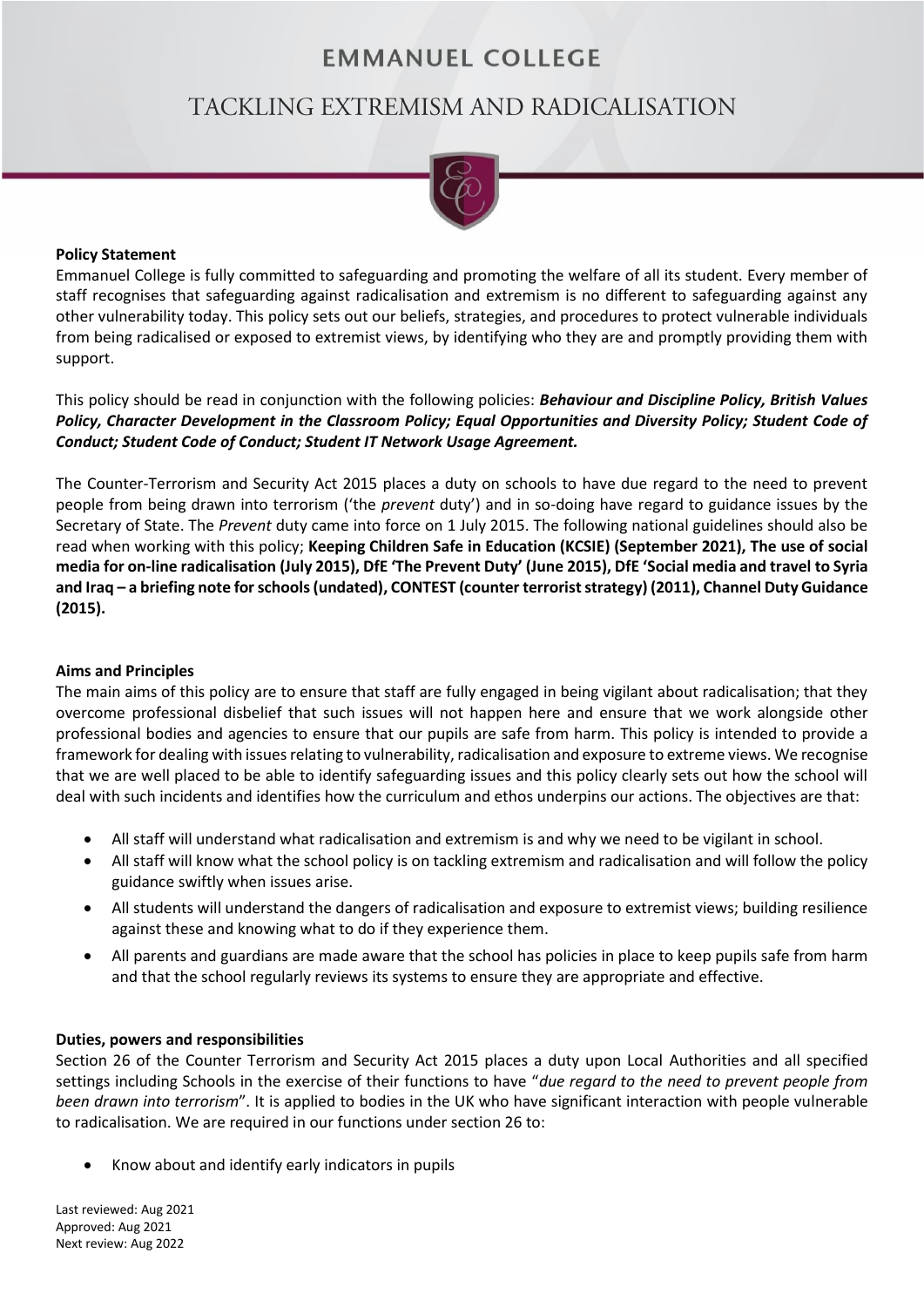- Develop the confidence to challenge and intervene
- Assess the risk of our pupils being drawn into terrorism and terrorist ideology
- Have clear protocols & keep records
- Be monitored by Ofsted in how we exercise these duties

We therefore recognise the Prevent strategy is part of the overall Counter Terrorism Strategy, CONTEST in the UK. The aim of Prevent is to reduce the threat to the UK from terrorism by stopping people becoming terrorists or supporting terrorism. We understand Channel to be an element of the Prevent strategy aimed at stopping vulnerable people being drawn into terrorism, a programme working to challenge extremist ideas who work with individuals including children and young people. We will work with the Local Authority and with other agencies in making sure we undertake our duties under Prevent.

#### **Definitions and indicators**

The Government has given the following definitions as part of the Prevent strategy:

- Extremism is defined as: *'the vocal or active opposition to our fundamental values, including democracy, the rule of law, individual liberty and the mutual respect and tolerance of different faiths and beliefs. This also includes calling for the death of members of the armed forces.'*
- Radicalisation refers to '*the process by which a person comes to support terrorism and extremist ideologies associated with terrorist groups.'* We recognise that this can mean a person choosing to leave their country to support a terrorist group.
- Terrorism is an action that 'endangers or causes serious violence to a person/people; causes serious damage to property; or seriously interferes or disrupts an electronic system. The use or threat must be designed to influence the government or to intimidate the public and is made for the purpose of advancing a political, religious or ideological cause.'

We recognise that children/young people can be enticed into radicalisation as they are more vulnerable and susceptible to this. They therefore can be drawn into violence or they can be exposed to the messages of extremist groups by many means especially online and through social media. The school recognise that social media is increasingly a child's or young persons preferred method of communication which can increase their risk to exposure to radicalisation. Messages, views, ideologies that are extremist can come from parents/carers, family members or friends, and/or from direct contact with member groups and organisations. It can come from staff within an organisation, or be brought into a school by staff, governors, or volunteers.

The risk of radicalisation is the product of several factors and identifying this risk requires all our staff at Emmanuel College being able to exercise their judgement in raising any concern and reporting to the appropriate leads within the school.

There is no single way of identifying whether a child is likely to be susceptible to an extremist ideology. Background factors combined with specific influences such as family and friends may contribute to a child's vulnerability. Similarly, radicalisation can occur through many different methods (such as social media or the internet) and settings (such as within the home). As such there is no definitive list of or all indicators or concerns however, it is possible to protect vulnerable people from extremist ideology and intervene to prevent those at risk of radicalisation being radicalised by having a clear understanding of the issues affecting young people and their families. The following indicators are based upon research and from examples of case studies:

- Identity Crisis distance from cultural/religious heritage and uncomfortable with their place in society around them
- Personal Crisis family tensions, sense of isolation, adolescence, low self-esteem, disassociation with existing friendship groups, becoming involved in new and different groups of friends, searching for answers to questions about identity, faith and belonging
- Personal Circumstances migration, local community tensions, events affecting country or region of origin, having a sense of grievance that is triggered by personal experience of racism, discrimination, or aspects of government policy
- Un-met Aspirations perceptions of injustice, feeling of failure, rejection of civic life
- Criminality experiences of imprisonment, poor resettlement/reintegration, previous involvement with criminal groups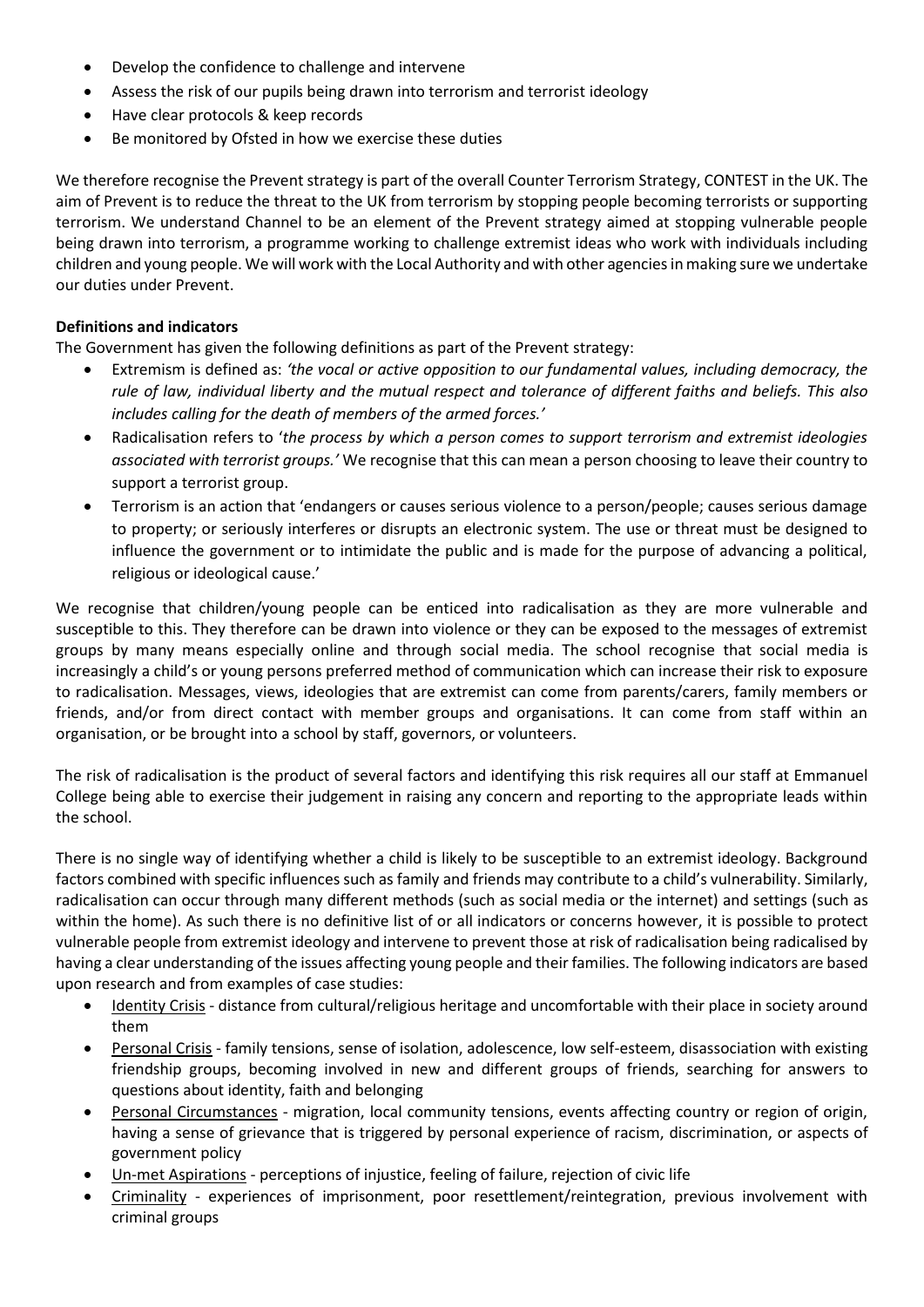We recognise the following potential diagnostic indicators identified in the Channel Guidance which include:

- Use of language seen to be inappropriate (e.g., causing distress or alarm and perceived to be prejudiced, inflammatory, or hateful)
- Noticeable behavioural changes
- Expression of extreme views
- Possession of extremist literature
- Advocating violent actions and means
- Seeking to recruit others to an extremist ideology

We also understand these critical risk factors which indicate a possible process of potential grooming/entrapment:

- Changes in faith/ideology
- Sudden name change linked to a different faith/ideology
- Significant changes in appearance
- Secrecy on the internet & access to websites with a social networking element
- Narrow/limited religious or political view
- Attendance at certain meetings e.g., rallies and articulating support for
- "Them" and "us" language/rhetoric
- Justifying the use of violence to solve societal issues
- Isolation from usual friends, family or social groups
- Sudden unexplained foreign travel

#### **Procedures for referrals**

We use our in-school safeguarding procedures to raise safeguarding concerns about an individual student and carry a risk assessment if the concern is a Prevent concern. If the concern is a Prevent concern, we will use the guidance and assessment as prescribed by the local authority. These concerns will be dealt with by the Safeguarding team:

- Designated safeguarding lead: Mrs R Hooker (Vice Principal)
- Deputy designated safeguarding lead: Mrs A Scott (Assistant Vice Principal)

Staff should ordinarily follow the reporting procedures outlined in the safeguarding policy. However, as emphasised in Keeping Children Safe in Education, any staff member can refer their concerns directly to Children's Social Care and/or the Police if:

- The situation is an emergency and the DSL, Deputy DSL the Principal and/or the Chair of Governors are all unavailable.
- They are convinced that a direct report is the only way to ensure the pupil's safety; or
- For any other reason they make a judgement that a direct referral is in the best interests of the child.

The DSL/DDSL maintain a log of all prevent referrals and actions taken as a result of a referral being made.

# **Training**

As part of our statutory duties and through INSET opportunities we will ensure that all student facing staff are aware of the threats, risks and vulnerabilities that are linked to extremism and radicalisation. This includes being alert to early indicators and how-to respond to and report. This includes staff completing the Home Office E-learning training on Prevent/WRAP. This is incorporated into our staff induction training and annual update training. We will also ensure that volunteers and governors understand Channel and Prevent, early indicators and how to refer a safeguarding concern.

# **The role of the curriculum**

We will work to ensure that our pupils will be skilled and equipped to be resilient and resist involvement in extreme or radical activities through character development in the classroom. We will therefore provide a broad and balanced curriculum within which we aim to support pupils, Spiritual, Moral, Social and Cultural development (SMSC). SMSC development is promoted through all our subjects, including the ethos of our school where development of positive attitudes and values is central to everything we do. SMSC is also taught through the assembly and tutor reflections programme.